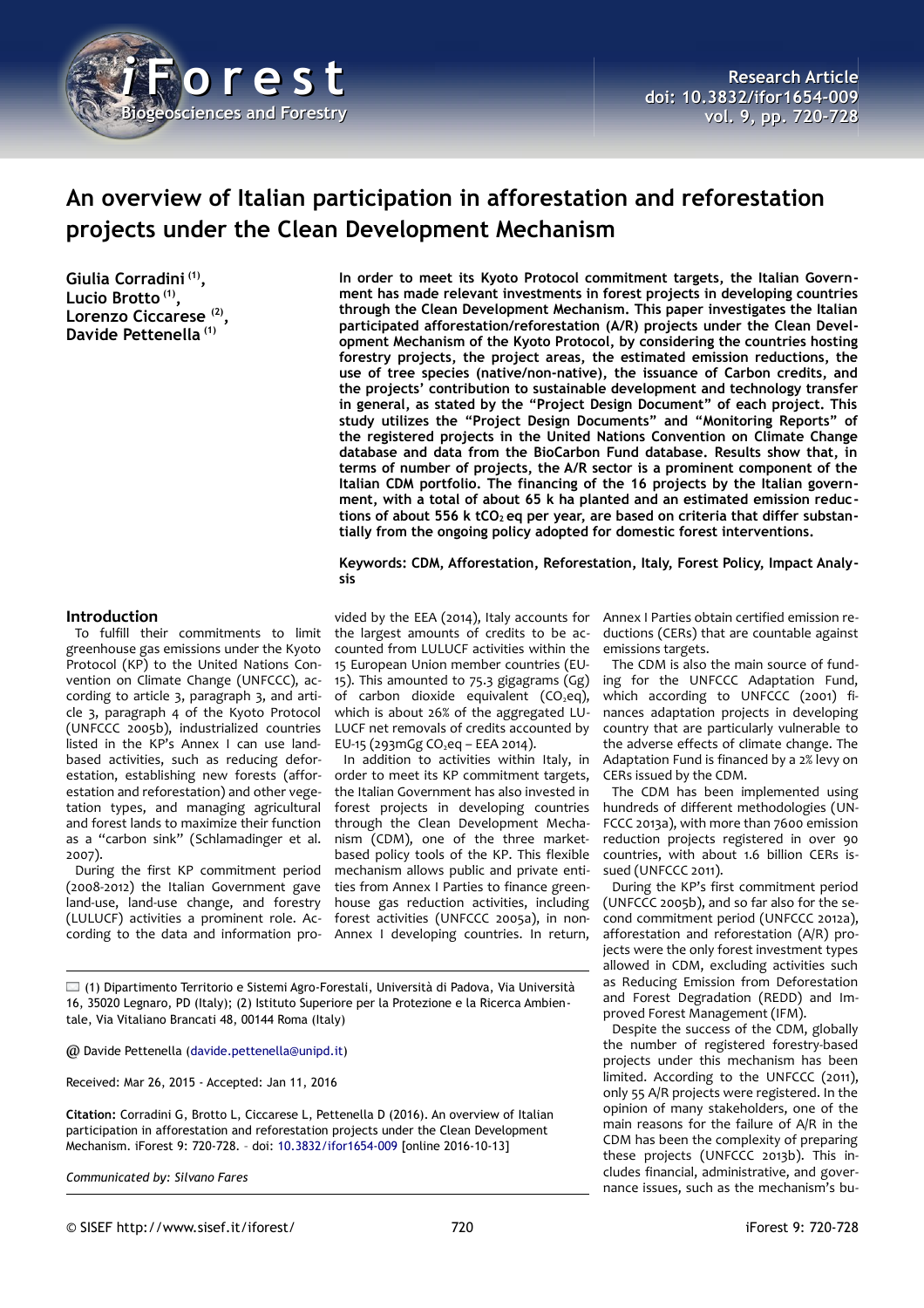reaucracy, the temporary nature of forestry-based credits, and the length of time an A/R CDM project takes to gain revenue. As a result A/R CDM project have high transaction costs (Jindal et al. 2008, Thomas et al. 2010) and constraints associated with knowledge and skills, such as the complexity of early methodologies and other social factors (Thomas et al. 2010, World Bank 2011).

Other reasons include the restriction of forestry projects to only A/R activities, and their exclusion from the EU Emissions Trading Scheme, both of which made CDM a niche topic (Arens 2013).

In addition to the emission reduction objective, the other complementary goal of CDM is to contribute to sustainable development in the host countries. There is still no universally accepted definition to determine whether a CDM project will contribute to sustainable development (Chomitz 2000, Jung 2005, UNFCCC 2012b). Given this lack of an agreed operational definition on how to assess the CDM contribution to sustainable development, according to UNFCCC (2012b), two types of assesment are possible on a project-byproject basis: (1) "how" a CDM project contributes to sustainable development; and (2) "how much" a CDM project contributes to sustainable development (Olsen & Fenhann 2008, UNFCCC 2012b).

For the first type of assessment, a list of sustainable development indicators to be matched to evaluate the nature of the project contribution is required. The results of such assessment performed by UNFCCC (2012b) showed that almost all CDM projects claim a number of sustainable development benefits in the Project Design Documents (PDDs), but the sort of benefits changes according to project type. For the A/R sector, the most common claim is "stimulation of the local economy through

employment creation and poverty alleviation", followed by "reduction of pollution", and also "engagement of local population" (UNFCCC 2012b).

A potential co-benefit of CDM is the transfer of technology and know-how to the host countries (UNFCCC 2010). The Intergovernmental Panel on Climate Change (IPCC) defines technology transfer "as a broad set of processes covering the flows of know-how, experience and equipment for mitigating and adapting to climate change amongst different stakeholders such as governments, private sector entities, financial institutions, non-governmental organizations and research/education institutions" (UNFCCC 2010).

The CDM does not have an explicit technology transfer mandate, but it can contribute to technology transfer by financing emission reduction projects that utilize technology not currently available in the host countries. Project participants are requested to include in the PDDs the description of how technology and knowhow is transferred to the host Party (UN-FCCC 2006), therefore reflecting the implicit definitions of technology transfer made by the project participants (UNFCCC 2010). Technology transfer is a very heterogeneous concept across project types and usually involves both knowledge and equipment (Seres et al. 2009). According to the UNFCCC (2010), A/R projects are less likely than average to involve technology transfer, as compared to bioenergy, energy, cement, fugitive gas, and hydro projects.

For assessing *"*how much*"* a CDM project contributes to sustainable development, "a number of indicators, a quantitative or qualitative measure for each indicator, and weights that allow the scores for the different indicators to be aggregated into an overall measure of the extent of the contri-

Fund Participants (both public and private entities) Host country LoA \$ PA ER ER ER Local Contractual<br>partners Project<br>Agreement **BioCF** FRPA landowners/ communities \$ \$ and other benefits PA = Participation agreements (minimum 2.5million\$ per participant) Project implementation  $ER = Emission Reductions$ **ERPA** = emission Reduction Payment Agreement LoA= Letter of Approval

<span id="page-1-0"></span>**Fig. 1** - The BioCarbon Fund mechanism for financing A/R CDM projects.

bution to sustainable development" is needed (UNFCCC 2012b). Only a few studies have attempted such an assessment, and they concluded that despite the number of claims in the PDDs, the contribution of the CDM to sustainable development in the host countries has been limited (Sutter & Parreño 2007, Olsen 2007, Gupta et al. 2008, Bakker et al. 2011). In particular, Sutter & Parreño (2007) assessed the first 16 registered CDM projects (which includes every type of CDM), finding that a large part of the projects likely led to real and measurable emission reductions, while less than 1% were likely to contribute significantly to sustainable development in the host country, and none were fulfilling the two objectives simultaneously.

The responsible party in Italy for the financing of CDM projects is the Ministry for the Environment, Land, and Sea. In 2003 the Ministry entered into an agreement with the World Bank to create the "Italian Carbon Fund" which is intended to purchase greenhouse gas emission reductions from projects in developing countries and countries with economies in transition that may be recognized under KP's CDM. The Fund is a public-private partnership administered by the World Bank. The forestry sector does not enter in the scope of the Italian Carbon Fund (World Bank 2003), but is part of another carbon fund to which Italy contributes, know as the BioCarbon Fund (BioCF). The BioCarbon Fund, administered by the World Bank is a public-private sector initiative mobilizing financing, and it was the first carbon fund in the world to focus on land use (World Bank 2015). On behalf of its investors, the BioCF purchases carbon emission reductions from projects in developing countries through the so called Emission Reductions Purchase Agreements (ERPAs). The emission reductions are subsequently transferred by BioCF to the participants *pro rata* their financial participation in the Fund (World Bank 2011). The BioCF investors can choose to use these reductions within the Kyoto Protocol or for other greenhouse gas emission reduction regimes (World Bank 2015). The payment benefits the project stakeholders (that is, contractual partners: governments, private companies, NGOs, research institutions, local communities, and landowners) as per benefit-sharing arrangements agreed with each individual project (World Bank 2015). The mechanism works as illustrated in [Fig. 1.](#page-1-0)

BioCF is divided in two tranches: Tranche one started operations in May 2004, with a capital of US\$ 53.8 million; Tranche two started in March 2007 with a capital of US\$ 29.5 million (World Bank 2015). Within each Tranche there are two windows: the first focuses on CDM eligible projects, while the second on non-CDM projects. The participants to BioCF window one typically use their purchase for meeting Kyoto targets (World Bank 2011).

Participants to the BioCF (both public and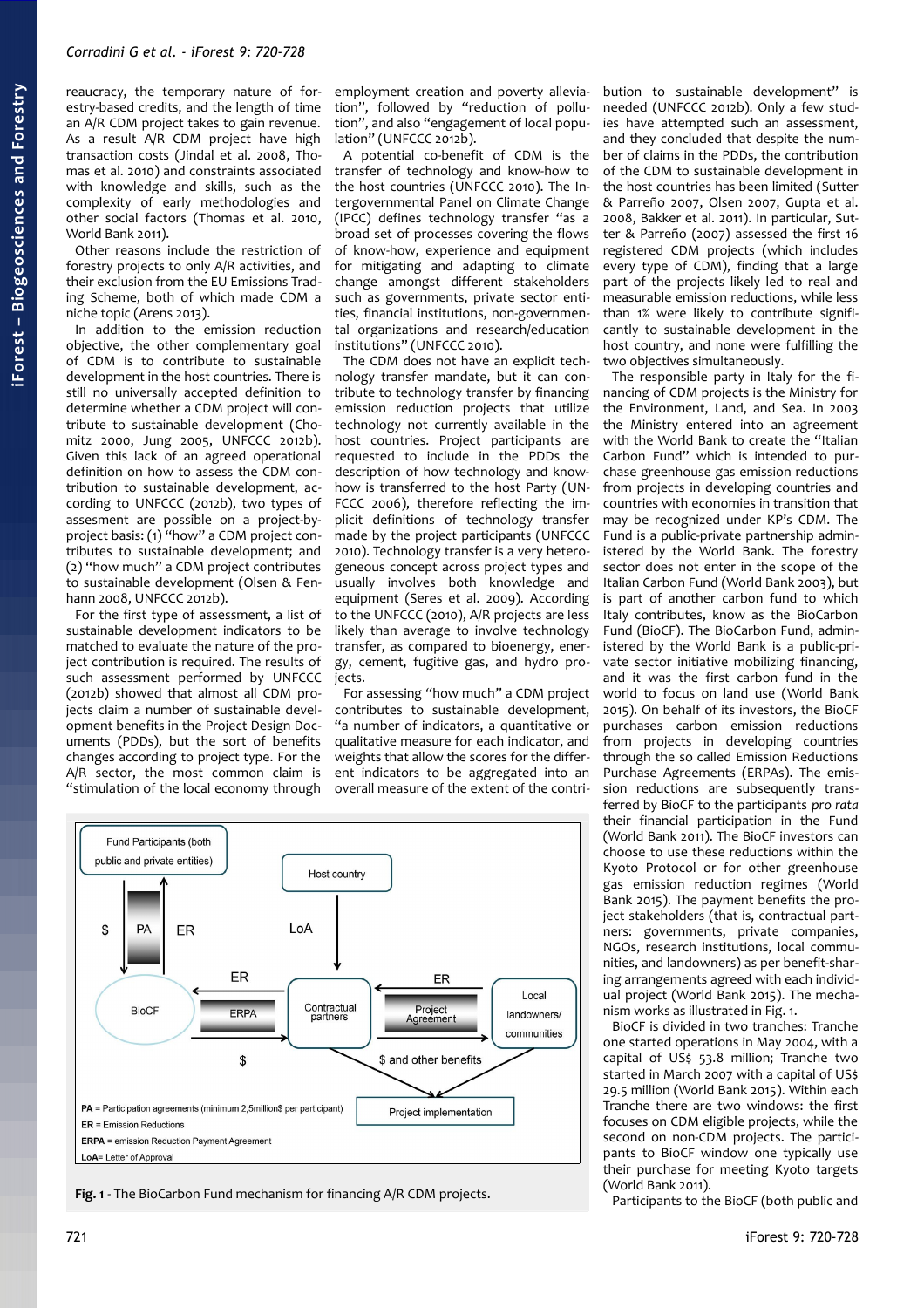<span id="page-2-0"></span>**Tab. 1** - Sustainable dimensions and indicators for CDM projects (source: UNFCCC 2012b).

| <b>Dimension</b> | Indicator                                                                                | Description                                                                                                                                                                                                                                                                                                                                                                                                                                                                                                                                                                                                                                                                                                                                                                                                     |
|------------------|------------------------------------------------------------------------------------------|-----------------------------------------------------------------------------------------------------------------------------------------------------------------------------------------------------------------------------------------------------------------------------------------------------------------------------------------------------------------------------------------------------------------------------------------------------------------------------------------------------------------------------------------------------------------------------------------------------------------------------------------------------------------------------------------------------------------------------------------------------------------------------------------------------------------|
| Economic         | Stimulation of the local<br>economy including job<br>creation and poverty<br>alleviation | Economic improvements for the population through: direct or indirect job creation or<br>retention of jobs, during the operation and construction phases; domestic or community<br>cost savings; poverty reduction; financial benefits of the project for the national economy<br>of the host country; enhancement of local investment and tourism; improvement of trade<br>balance for the country; reinvestment of clean development mechanism proceeds into the<br>community; creation of tax revenue for the community                                                                                                                                                                                                                                                                                       |
|                  | Development and diffusion<br>of technology                                               | Development, use, improvement and/or diffusion of a new local or international<br>technology, international technology transfer or development of an in-house innovative<br>technology                                                                                                                                                                                                                                                                                                                                                                                                                                                                                                                                                                                                                          |
|                  | Improvement to<br>infrastructure                                                         | Creation of infrastructure (e.g., roads and bridges) and improved service availability (e.g.,<br>health centres and water availability)                                                                                                                                                                                                                                                                                                                                                                                                                                                                                                                                                                                                                                                                         |
|                  | Environment Reduction of pollution                                                       | Reducing gaseous emissions other than greenhouse gases, effluents, and odour and<br>environmental and noise pollution; and enhancing indoor air quality                                                                                                                                                                                                                                                                                                                                                                                                                                                                                                                                                                                                                                                         |
|                  | Promotion of reliable<br>and renewable energy                                            | Supplying more or making less use of energy; stabilizing energy for the promotion of local<br>enterprises; diversifying the sources of electricity generation                                                                                                                                                                                                                                                                                                                                                                                                                                                                                                                                                                                                                                                   |
|                  |                                                                                          | Converting or adding to the country's energy capacity that is generated from renewable<br>sources; reducing dependence on fossil fuels; helping to stimulate the growth of the<br>renewable power industries                                                                                                                                                                                                                                                                                                                                                                                                                                                                                                                                                                                                    |
|                  | Preservation of natural<br>resources                                                     | Promoting comprehensive utilization of the local natural resources $(i.e.,$ utilizing discarded<br>biomass for energy rather than leaving it to decay, utilizing water and solar resources);<br>promoting efficiency (e.g., compact fluorescent lamps rather than incandescent lamps);<br>recycling; creating positive by-products; improvement and/or protection of natural<br>resources, including the security of non-renewable resources such as fossil fuels, or of<br>renewable resources such as: soil and soil fertility; biodiversity $(e.g.,)$ genetic diversity,<br>species, alteration or preservation of habitats existing within the project's impact<br>boundaries and depletion level of renewable stocks like water, forests and fisheries); water,<br>availability of water and water quality |
| Social           | Improvement of health<br>and safety                                                      | Improvements to health, safety and welfare of local people through a reduction in exposure<br>to factors impacting health and safety, and/or changes that improve their lifestyles,<br>especially for the poorest and most vulnerable members of society; improved human rights                                                                                                                                                                                                                                                                                                                                                                                                                                                                                                                                 |
|                  | Engagement of local<br>population                                                        | Community or local/regional involvement in decision-making; respect and consideration of<br>the rights of local/indigenous people; promotion of social harmony; education and<br>awareness of local environmental issues; professional training of unskilled workers;<br>reduction of urban migration                                                                                                                                                                                                                                                                                                                                                                                                                                                                                                           |
|                  | Promotion of education                                                                   | Improved accessibility of educational resources (reducing time and energy spent by<br>children in collecting firewood for cooking, having access to electricity to study at night,<br>and supplementing other educational opportunities); donating resources for local education                                                                                                                                                                                                                                                                                                                                                                                                                                                                                                                                |
|                  | Empowerment of women,                                                                    | Provision of and improvements in access to education and training for young people and<br>care of children and the frail women; enhancement of the position of women and children in society                                                                                                                                                                                                                                                                                                                                                                                                                                                                                                                                                                                                                    |

private sector) are required to commit a minimum of US\$ 2.5 million into the Fund (World Bank 2007). According to World Bank (2015), the BioCF Fund invested about US\$ 90 million in 25 projects that have restored 150 k hectares of degraded lands and reduced deforestation in over 350 k hectares of land. Some 80% of the BioCF funding has been utilized for A/R projects under the CDM, and thus far BioCF is the main funding source for A/R CDM activities.

Each CDM project may not be entirely financed by the BioCF, but also by external public and private entities, as well as by other WB Carbon funds, in variable proportions. For each CDM project, the entire amount of the emission reduction is not purchased by the BioCF.

The purpose of this study is to provide an overview of the Italian participated afforestation and reforestation CDM projects. Questions which are addressed by this overview include: where are the projects located? How large they are? Is the afforestation and reforestation a prominent component of the Italian CDM portfolio? How many tons of  $CO<sub>2</sub>$ eq do the projects fix and how many CERs do they issue? Which tree species are used, and are they native or non-native to the host countries?

We also look at the financing with respect to Italian investments, management, and at benefit sharing, in terms of emission reductions received back by Italy.

We also aim at understanding whether other benefits were claimed to be delivered, in terms of "how" the projects are likely to contribute to sustainable development and technology transfer. However, given that the nature of the methodology is qualitative, there is no basis to estimate a concrete quantitative value of how much the projects contributes to sustainable development.

# **Methodology**

This study utilizes the UNFCCC database (UNFCCC 2011), and data from the official Project Design Documents (PDDs, where project activities are described in detail – UNFCCC 2005a), and Monitoring Reports (MRs). Only registered projects were considered in this study. For the carbon financing, the BioCF database was utilized (World Bank 2015), together with official BioCF and Italian Government documents.

To assess how the projects contribute to sustainable development objectives, the approach of UNFCCC (2012b) was followed. A text analysis of the PDDs was made, categorizing the statements using a set of 10 indicators used by UNFCCC (2012b), which was built using inputs, among the others, from Alexeew et al. (2010), Olsen & Fenhann (2008), Sutter & Parreño (2007). The indicators cover the economic, environmental, and social development dimensions of sustainable development [\(Tab. 1\)](#page-2-0) and they are based on information in the PDDs, which reflects the expected contributions at the time the project is being validated.

The indicator "development and diffusion of technology", was analyzed separately. According to the approach used by the UNFCCC (2010), projects that expect to involve technology transfer were classified according to the characteristic of the technology transferred: "no transfer", "transfer of equipment only", "transfer of knowledge through training", and "transfer of both knowledge and equipment".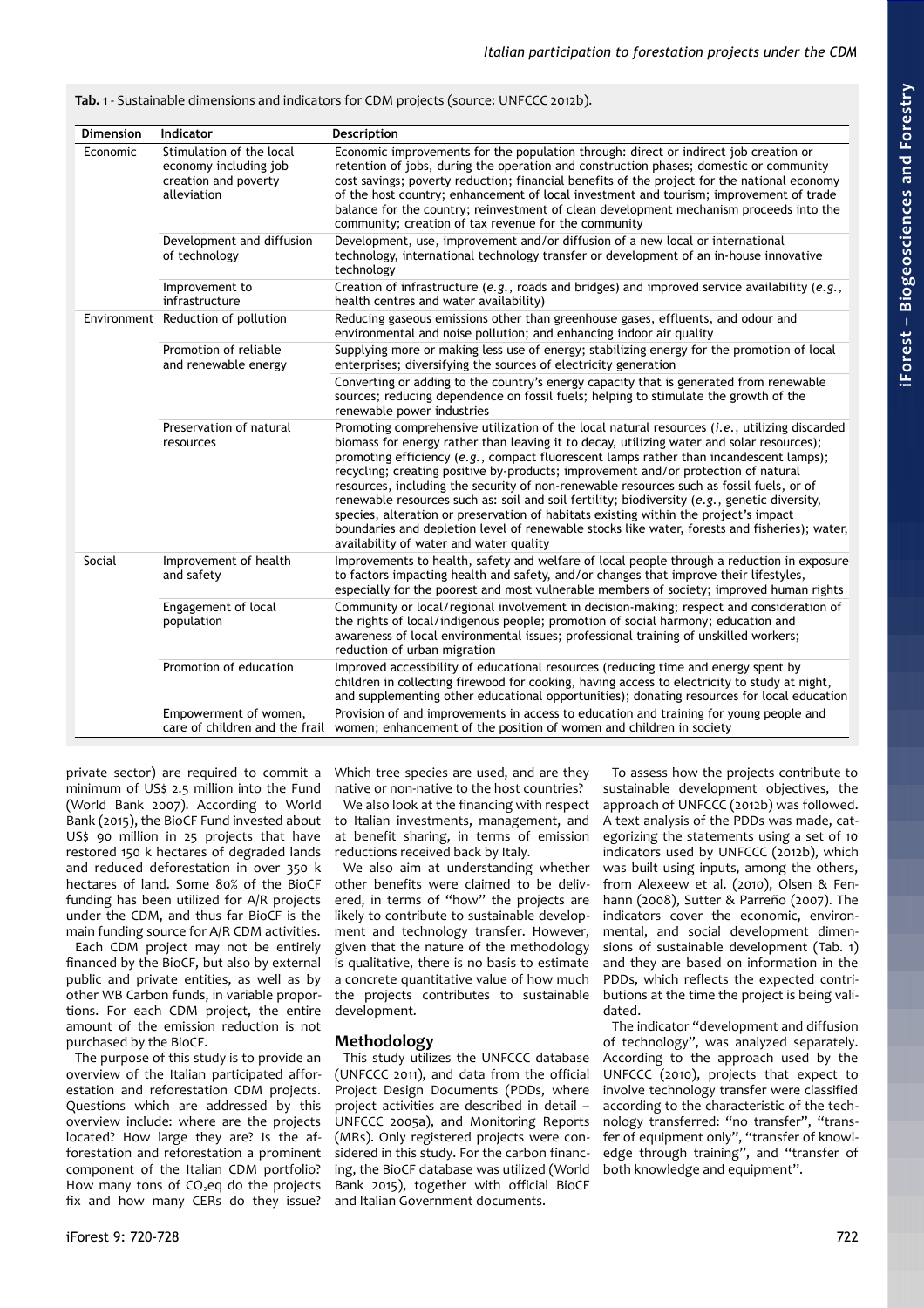<span id="page-3-2"></span>

## <span id="page-3-1"></span>**Results and discussion**

Italy participates in 16 A/R CDM projects, about one third of all the A/R CDM projects carried out globally. Projects are developed, in variable partnerships, with other countries: Canada, France, Ireland, Luxembourg, Japan, Netherlands, Norway, Spain, Switzerland and United Kingdom. [Tab. S1](#page-8-0) in Supplementary material briefly describes the Italian participated projects.

Afforestation and reforestation projects play a prominent role in the Italian CDM

portfolio, being the sector with the second highest number of projects after energy industries. The share of A/R projects on the total of CDM projects is relatively high (12.5%) when compared with the global scenario [\(Fig. 2\)](#page-3-2).

The projects with Italian participation are located in 10 countries. The first Italian participation began in late 2006 with the project "Facilitating Reforestation for Guangxi Watershed Management in Pearl River Basin" in China, the first registered A/R

<span id="page-3-0"></span>

CDM project in the world. In 2011 a large number of projects were registered by Italy (nine in total), which is in line with the international trend (18 news projects globally – UNFCCC 2011), as many projects were pursuing registration ahead of the end of the KP's first commitment period (Peters-Stanley et al. 2012).

According to the PDDs, the total planted surface was 64,777 ha, which is more than the total of newly planted forests in Italy under the EU Rural Development Programme for the period of 2007-2013, *i.e.*, 30,000 ha up to 2011 (Cesaro et al. 2013), which is the most recent data available. More than 70% of the total surface was included in 3 projects, located in Brazil and in the Republic of Moldova [\(Fig. 3\)](#page-3-1).

From an assessment of eleven MRs, a general decrease in the planted areas in relation to the planned ones was found [\(Fig.](#page-3-0) [4\)](#page-3-0). In particular, the monitoring report of the project "AES Tietê Afforestation/Reforestation Project in the State of São Paulo" highlights a significant planted area reduction, equivalent to more than 85% of the planned surface. Most of the area was still not planted at the MR's editing time, but the auditor considered this a minor restriction, and he did not ask for corrective actions. Excluding this Brazilian case, the others projects show an average reduction in surface area of 11.6%.

The MRs also show that in many projects with Italian participation other parameters have been changed from the PDDs redaction, such as changes in species composition, stocking density, timing and selection of silvicultural operations, project boundaries, parameters, equations, or methods used in tree biomass estimation etc. This reveals a degree of variability in the A/R CDM projects. World Bank (2011) states that because of their dynamic nature, in general A/R projects are likely to deviate from the PDD at implementation. This can happen in projects that involve several farmers who may neglect the agreed landuse contract in favor of other alternatives. Other causes can also lead to deviation from the PDD and to the difficulty of implementing the MR, such as the lack of capacity of local stakeholders for dealing with forest inventories and forest emission estimations (World Bank 2011).

Each project, depending to its objectives, utilized different tree species in varying proportions. In the PDDs the species are listed and the project developers report if they are native or non-native to the host country. [Tab. S1](#page-8-0) in the Supplementary material reports the specific species used in each project.

According to the PDDs, about 55% of new forests were planted with non-native species. The non-native species mainly used are *Eucaliptus* spp., *Pinus nigra, Pinus caribaea* var. *hondurensis, Robinia pseudoacacia, Gleditschia triachantos, Sophora japonica,* and *Elaeagnus angustifolia*. Five projects use exclusively non-native trees [\(Fig. 5\)](#page-4-0).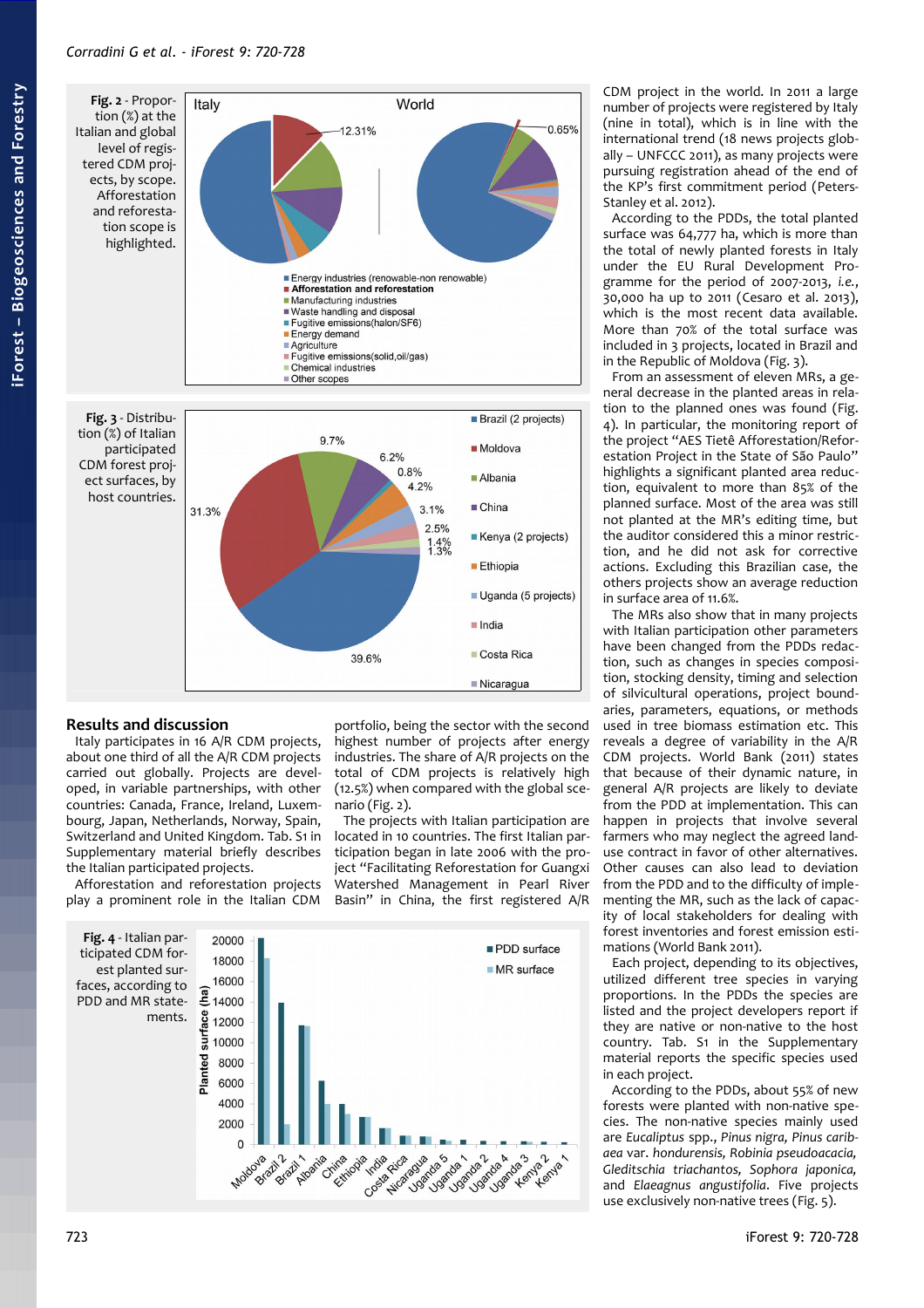Some of the PDDs report that the nonnative species used are naturalized or widely adapted in the country, such as in Moldova: "The long-term experience of forest management in Moldova has shown that *Robinia* is widely adapted to poor sites, on which other species cannot be established through cost effective means*";* or in Ethiopia: "The naturalized species such as *Grevillea robusta* and *Eucalyptus globulus* are also considered for planting […]".

However, there is no common definition among CDM projects of what "naturalized" means for project developer. If the definition of Richardson et al. (2000) is used: "Alien plants that reproduce consistently (cf. casual alien plants) and sustain populations over many life cycles without direct intervention by humans (or in spite of human intervention); they often recruit offspring freely, usually close to adult plants, and do not necessarily invade natural, semi natural or human-made ecosystems", this can involve either positive or negative effects on the local ecosystems, and therefore it should be further specified by CDM project developers.

Project developers justified the use of non-native species using several arguments, with the primary justification being the fast growing characteristics of the selected non-native species, which results in high productivity and fast generation of CERs. Also relevant for their selection were other beneficial market characteristics, the preferences of the local communities, as well as the mitigation of risks. To illustrate, the following statements are examples taken from the PDDs; India project: "During the PRA process, the scoring assessment on tree species also indicated that local farmers/communities prefer tree species that grow fast and have good market, such as *Eucalyptus* spp., *Casuarina* […]"; China project: "Eucalyptus was chosen for the project area at the request of local communities who prefer it due to the fact



<span id="page-4-0"></span>*Italian participation to forestation projects under the CDM*

that it can generate a significant amount of CERs in the early stage of the crediting period, compared to other species that grow relatively slow in the first several years"; Brazil1 project: "The choice of species is aimed at achieving the highest productivity of sustainable biomass in order to accomplish self-sufficiency of charcoal consumption […] demanding the smaller land possible. Therefore, mainly *Eucalyptus urograndis* hybrid cloned sprouts are used […]". Uganda project: "In general, experiences with forest plantations based on native tree species are very limited in Uganda and the East African region [...]. Further increasing the proportion of native tree species would increase the project risk due to the uncertainty with regards to growth performance and pests. […]".

The World Bank (2011) observed that a consistent part of the total CDM A/R surface worldwide is planted with non-native species and states that a reason may also be the lack of suitable data on native species, especially with regard to biomass expansion factors. This may force some

projects to reduce the portion of the project area that is planted with native species.

As stated in the PDDs, the total estimated emission reductions per year is about 556 k  $tCO<sub>2</sub>$  eq, distributed as shown in [Fig. 6.](#page-4-1) According to the PDDs, only 3 projects reach an annual fixation total higher than 60 k t  $CO<sub>2</sub>$  eq, and 10 projects stock less than 10 k tCO<sub>2</sub>/year. This is due to the project methodologies adopted. Half of the projects with Italian participation adopted a small scale methodology, and the other half a large scale methodology. Small-scale A/R methodologies provide simplified approaches for project design and monitoring. Small-scale A/R project activities must fulfill two conditions: net anthropogenic removals must be less than 16 k tons of  $CO<sub>2</sub>$ eq per year; and the project activities must be developed or implemented by low-income communities and individuals, as determined by the host Party (UNFCCC 2005c). [Fig. 6](#page-4-1) shows that projects reaching an annual fixation lower than 9 k tCO<sub>2</sub>eq are those which adopted a small scale methodology (with the exception of the



<span id="page-4-1"></span>**Fig. 6** - Emission reductions per year in the Italian participated CDM registered forest projects, according to the statements in the PDDs. (LS): Large Scale; (SS): small Scale.



<span id="page-4-2"></span>**Fig. 7** - Emission reductions per hectar per year in the Italian participated CDM registered forest projects, according to the statements in the PDDs. (LS): Large Scale; (SS): small Scale .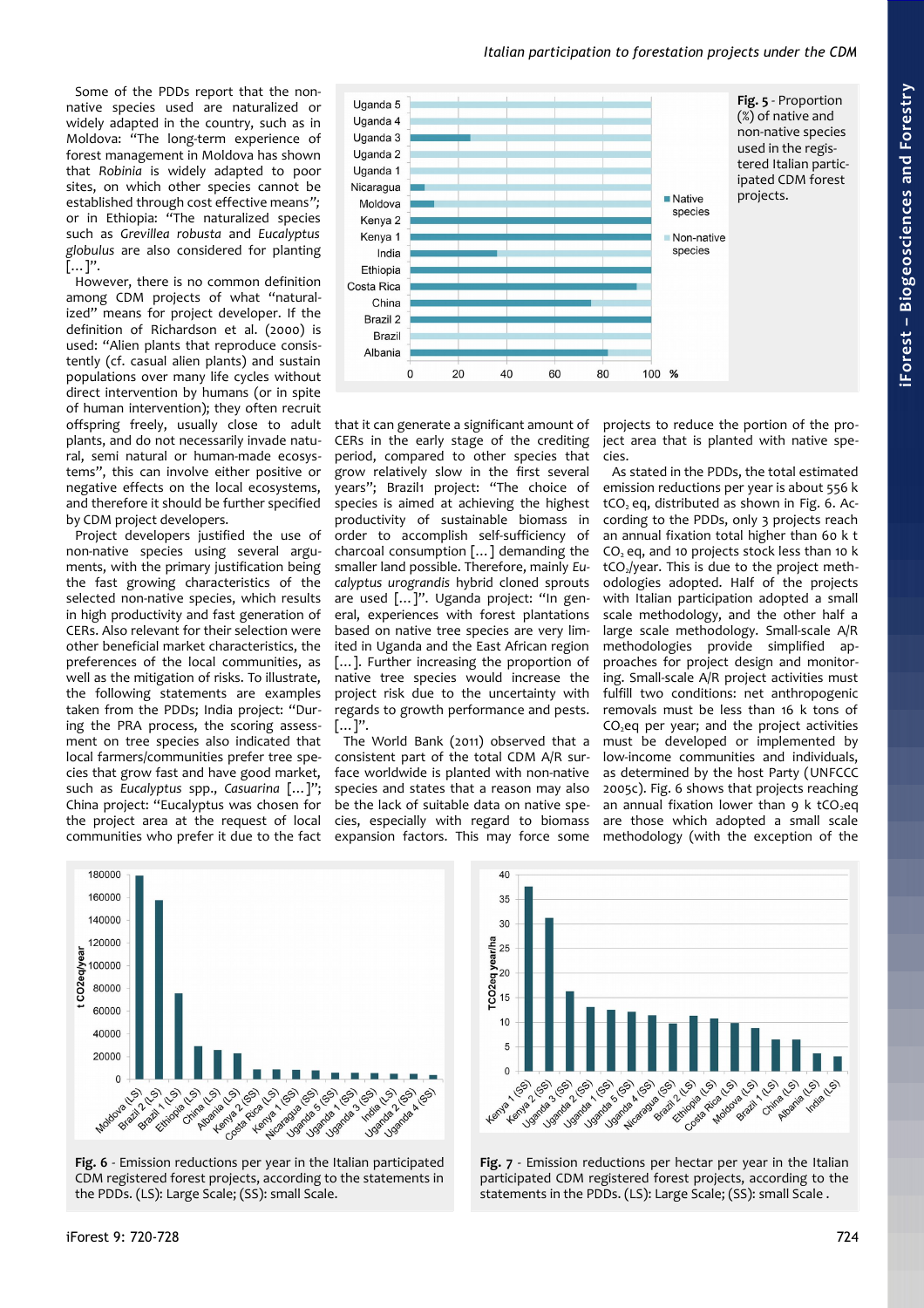

<span id="page-5-0"></span>

Costa Rican and Indian projects). Regardless, these projects did not take advantage of the full potential allowed by the methodology requirements, remaining well below the threshold of 16 k tCO<sub>2</sub>eq per year.

The amount of sequestration per hectare per year ranged widely across the projects, from 3 to 37 tCO<sub>2</sub>eq/ha/year. According to the PDDs, the Kenyan projects achieved the highest sequestration per hectare, while the Indian project had the lowest [\(Fig. 7\)](#page-4-2). This wide range has been observed also across all BioCF A/R projects, and according to the World Bank (2011) it mainly depends on the design and objectives of the project, the species used, and the productivity of the site.

For all of the projects analyzed, the participants decided to use temporary CERs (tCERs) instead of long term CERs (lCERs). tCER is a certified emission reduction that expires at the end of the commitment period following the one during which it was issued; lCER is a CER that expires at the end of the crediting period for which it was issued (UNFCCC 2005a). The decision of using tCER is in line with the international trend, which attests that the use of tCERs is largely preferred, because it is considered a more flexible commodity. From the buyer's perspective, the shorter lifespan of tCERs seems to be more compatible with the carbon market and land-usechange dynamics and with the project risks, since determining prices for lCERs requires long-term information that is not always easily available (World Bank 2011).

By December  $31^{st}$ , 2012, not all of the projects had successfully secured their first issuance. This is in line with the international situation, and according to the World Bank (2011) delays at registration and issuance are significant due to the stringent scrutiny of projects by the Executive Board of the CDM. Projects are subjected to a "completeness check", and project developers are overwhelmed with the validation process and do not present the required documentation, therefore failing the process.

The first temporary CER was issued in a project in Brazil in April of 2012 (Brazil 1). The successful project, which consists in a reforestation of hybrid clones of *Eucalyptus* as a renewable source of wood supplies for industrial use, was registered in 2010 and in two years obtained 4.1 million issued tCERs. The quantity of tCERs issued from the Brazil1 project accounts for about 72% of the total of tCERs issued by the Italian A/R CDM projects.

Regarding the financing and the benefit sharing, the UNFCCC database shows that all the A/R CDM projects with Italian participation are funded by the BioCF, with the International Bank for Reconstruction and Development (IBRD) acting as the managing company, as a Trustee of the BioCF. One project (Moldova Soil Conservation Project) is also financed by another Fund, the Prototype Carbon Fund (PCF).

The Ministry for the Environment, Land, and Sea, on behalf of the Government of Italy, is the only authorized Italian participant in the BioCF. Thus in the BioCF there are no other Italian public or private entities involved. Italy's participation in the first Tranche of the BioCF, and the Italian participation in other projects are all funded by this Tranche, with the exception

of the two Kenyan projects and one of the Ugandan Projects (Nile Basin Reforestation Project No 4), for which there are no references in the BioCF database (World Bank 2015). However, we believe it was a documentation oversight.

The BioCF, through the Emission Reductions Purchase Agreements (ERPAs), purchases only a part of the carbon credits generated by the projects (World Bank 2015). The amount purchased is illustrated in [Fig. 8,](#page-5-0) according to data of the BioCF database (World Bank 2015).

The remaining part of the emission reductions generated by the projects is sold by the other entities involved, according to the contractual agreement. For instance, in the Ethiopian project it is the local community that sells the remaining emission reductions not purchased by the BioCF (World Bank-ARSDD 2011). However, this kind of information was available for only a few of the projects assessed.

Regarding the management and the project participation, 69% of the projects with Italian participation are government and non-profit-led, while the remainder are private sector-led projects [\(Tab. S1](#page-8-0) in the Supplementary Material). According to the World Bank (2011), in most cases A/R CDM projects led by governmental agencies performed relatively less well than private sector-led projects, with the exception of the countries with centralized governance. In cases where the project developer is not the government, the World Bank states that success primarily depends on building a constructive collaboration with governmental entities. Private-public partnerships with clear responsibilities for each partner were stated as being the most effective arrangement.

According to a 2009 report of the Italian Supreme Audit Institution (Corte dei Conti 2009), Italy invested US\$ 2.5 million in the BioCF (the minimum possible for entering the BioCF). There are no recent public data that report whether this financing has increased over time, so it has to be assumed that the Italian investment amount remains at the minimum of US\$ 2.5 million. The same document report that the participation of Italy in the three WB Funds that finance CDM projects in which Italy is involved (Community Development Carbon Fund, Italian Carbon Fund and BioCarbon Fund) for the period 2008-2012, allowed Italy to receive back 4.5 Mt  $CO<sub>2</sub>$  eq year<sup>1</sup>. However, there is neither specification regarding the share of reduction attributable to each fund, nor to the distribution of tCERs between the parties involved. Consequently, is not possible to determine the exact amount of tCERs that Italy receives from the A/R CDM projects.

The exact amount of Italian-pertinent emission reductions is unknown. However, even accounting for the whole amount of estimated emission reductions produced by the A/R projects, such amount does not have a high impact when compared to the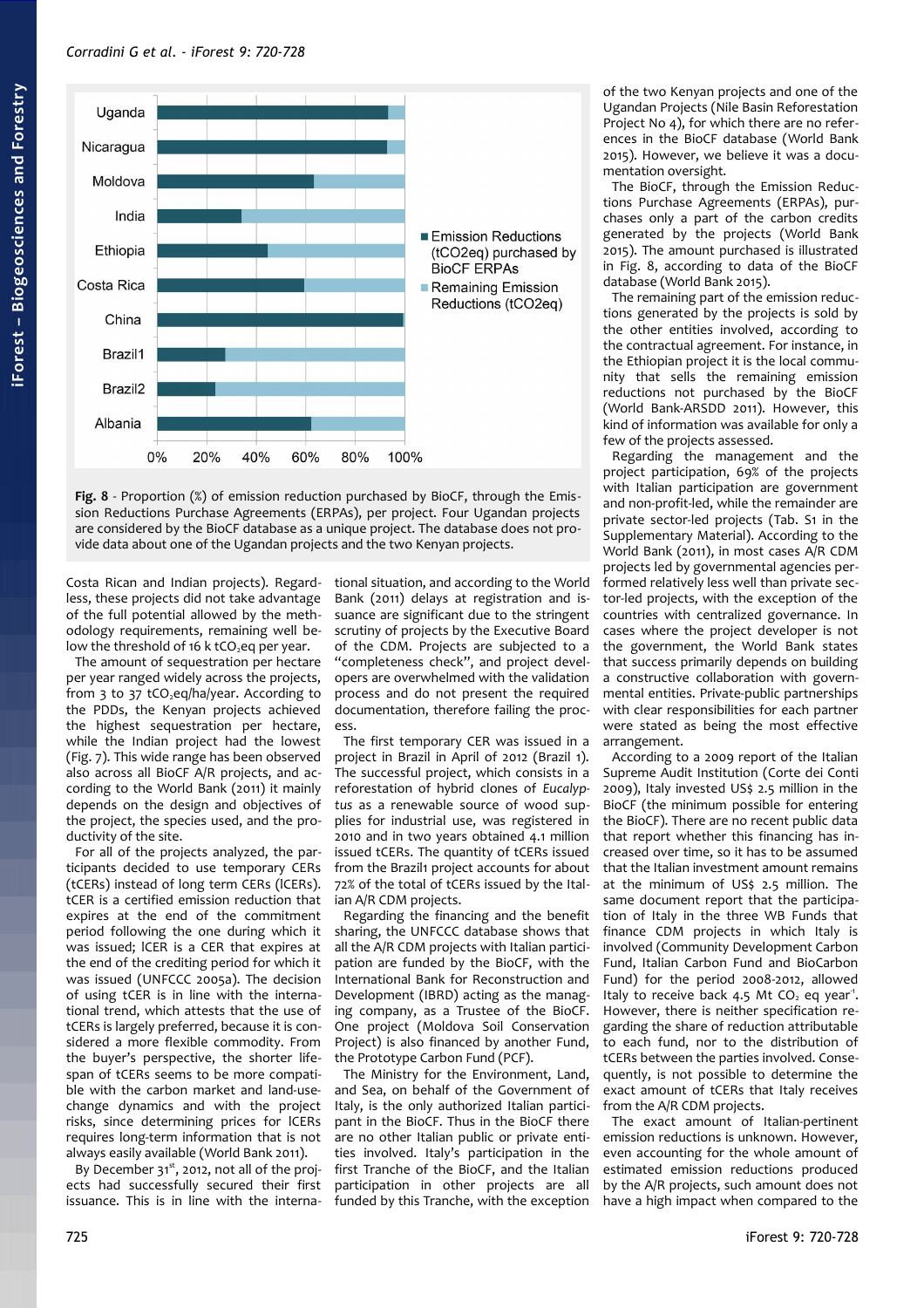whole Italian CDM sector. In total, the Italian participation in CDM projects in all the sectors achieved a reduction of  $55.6$  MtCO<sub>2</sub> eq per year, of which the A/R projects accounted for a very small part, less than 1%.

Regarding the analysis of statements related to sustainable development, [Fig. 9](#page-6-0) shows the number of projects that mentioned economic, social, and environmental indicators.

All of the projects analyzed claimed as cobenefit the "stimulation to the local economy, including job creation and poverty alleviation", and the "engagement of local population". This is in line with the international A/R CDM sector, in which these are the most cited benefits (UNFCCC 2012b). In addition, all of the Italian projects claimed the "preservation of natural resources", and the "promotion of reliable and renewable energy". Nevertheless, it is important to consider some specifications. According to the PDDs, the "preservation of natural resources" is obtained through the shift from pressure over natural forest resources towards the newly planted forest. The A/R activity itself is seen as an action of preserving natural forests. Only a few projects also reported other environmental benefits, such as restoration of protected areas.

The "promotion of reliable and renewable energy" is typically attributed to increased production of fuelwood and firewood from new planted forests (*e.g.*, "the project would start producing several benefits such as small timber and firewood"). No sources of renewable energy other than products from the new forests were claimed.

About half of the projects also claimed the creation of employment for women. As increased employment can lead to the enhancement of the position of women in society, it was considered in the indicator "empowerment of women, care of children and the frails". However, the process of empowerment is difficult to measure directly (Oxaal & Baden 1997, Malhotra et al. 2002). The employment of women can be considered only as an indirect and weak proxy of empowerment. Further data and information should be made available to describe the changes in the level of empowerment to make a more accurate determination.

The "promotion of education's" statements are related to the establishment of training services for people working on the project. These trainings are always only related to the project activities.

Two projects stated that the A/R activities are likely to mitigate the risk of landslides and floods, and therefore were considered relevant to the "improvement of health and safety" condition. One project claimed the benefit of "the restoration of a healthy ecosystem". No project claimed the "improvement of infrastructures" (roads, bridges, etc.) benefit. Only one project specifically stated the benefit of "reduc-



<span id="page-6-0"></span>**Fig. 9** - Number of Italian-participated CDM registered forest projects with sustainable development claims in PDDs, by indicator.

tion of pollution" in water bodies.

It has to be mentioned that none of the projects had an official UNFCCC "CDM Sustainable Development co-benefits description report". This report is voluntarily prepared by CDM project participants and managing entities to describe co-benefits in a consistent and structured way, using the sustainable development co-benefits tool (UNFCCC 2015).

The statements for technology transfer show that about 80% of the projects declared that they transferred knowledge through trainings, while about 20% did not claim any transfer, or claimed that technology transfer was not applicable. This is in line with the general assumption that planted forests projects are normally connected to the use of consolidated technologies (Jindal et al. 2008) and have limited potential in the transfer of truly innovative products or processes, particularly when based on small scale investments (Seres et al. 2009).

## **Conclusions**

This paper demonstrates that in the UNFCCC and BioCF databases an adequate amount of information is publicly available to build a picture of the technical, spatial, and financial aspects of the implemented projects, as well as their impacts in terms of carbon sequestration. When compared with other large scale planted forest programs promoted by public authorities, such as those financed since 1992 under the Rural Development Programs by the European Union, the transparency and accountability of forest CDM projects are much higher.

The Italian Government participates along with other 10 countries in a relatively

high number of A/R CDM projects (16 in total), with a total of about 65 k ha planted in 10 host countries. The A/R sector is prominent in the Italian CDM portfolio, being the sector with the second highest number of projects after energy industries. From the UNFCCC and BioCF databases it was not possible to estimate the amount of Italian-pertinent emission reductions. However, even accounting for the whole amount of estimated emission reductions produced by the A/R projects per year  $\overline{a}$  (about 556 k tCO eq), this accounts for less than 1% of the total emission reductions achieved by CDM projects with Italian participation in all sectors. This is intrinsic to forestry projects: as due to their uncertain nature, the amount of emission reductions achievable is relatively low.

The financing of 16 projects by the Italian government, through the BioCF, which amounts to a minimum of US\$ 2.5 million, is based on three elements that differ substantially from the ongoing policy adopted for domestic forest programs in Italy:

- 55% of the 36 k ha of new forests were planted with non-native species, while planting of non-native trees is discouraged in Italy, in accordance with article 8(h) of the Convention on Biological Diversity and the policy defined by the national Framework Program for the Forestry Sector (MIPAAF-MATTM 2008);
- half of the Italian CDM projects adopted a large scale approach, a practice that is not followed in Italy (mainly due to structural reasons), whereas public authorities financially support planted forests as small as 0.5 ha;
- the Italian Government has been relatively active in CDM forest project investments to generate CERs; on the contrary,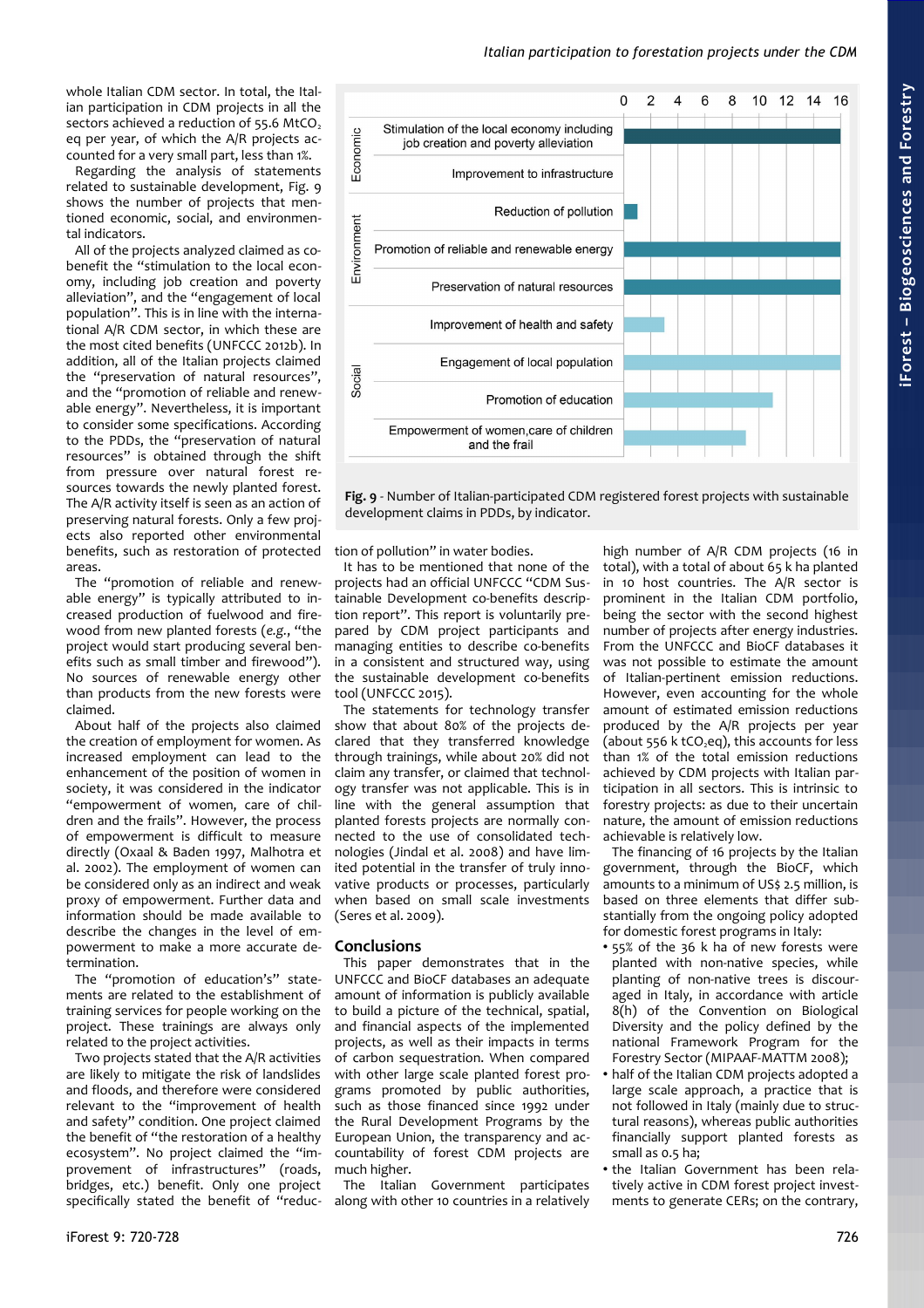domestically it has been indifferent to the development of carbon compensation schemes in general, and in the forest voluntary market (NMC 2014) specifically. However, Italy accounts for the largest amount of credits from domestic LULUCF activities within the European Union for reaching the KP's targets (EEA 2014).

Regarding how Italian CDM forest projects meet the second objective of simultaneously contributing to sustainable development, all the projects claim that they stimulate the local economy, including short and long term employment in the project area, and that they engage the local population. Moreover, they state that they preserve natural resources and promote reliable and renewable energy. However, the achievement strategy is mainly attributed to the planting activities themselves, not to additional activities specifically implemented. The analysis of the statements related to technology transfer show that about 80% of the projects declared that they transfer knowledge through trainings, while about 20% do not claim any technology transfer.

The system of indicators developed by UNFCCC (2012b) does not provide a method for assessing how much a project contributes to sustainable development. Project participants might overcome this by using the official, voluntary UNFCCC tool "CDM Sustainable Development co-benefits description report" for describing cobenefits in a consistent and structured way (UNFCCC 2015). So far, none of the projects with Italian participation have made this effort, and integration of the available information from the Ministry for the Environment, Land and Sea would be particularly valuable, also considering the relevant financial involvement of Italy in these activities and the positive lessons to be learned from the ongoing experience in the light of the future development of the UNFCCC negotiations.

#### **References**

- Alexeew J, Bergset L, Meyer K, Petersen J, Schneider L, Unger C (2010). An analysis of the relationship between the additionally of CDM projects and their contribution to sustainable development. International Environmental Agreements 10 (3): 233-248. - doi: [10.1007/s10](http://dx.doi.org/10.1007/s10784-010-9121-y) [784-010-9121-y](http://dx.doi.org/10.1007/s10784-010-9121-y)
- Arens C (2013). Opportunity versus odyssey: the future of forestry projects in the carbon market. Carbon Mechanism Review 2013 (2), Wuppertal Institute for Climate, Environment and Energy, Wuppertal, Germany, pp. 36.
- Bakker S, Haug C, Van Asselt H, Gupta J, Saïdi R (2011). The future of the CDM: same same, but differentiated? Climate Policy 11 (1): 752-767. doi: [10.3763/cpol.2009.0035](http://dx.doi.org/10.3763/cpol.2009.0035)
- Cesaro L, Romano R, Zumpano C (2013). Le foreste nel contesto internazionale: dibattito in corso. [Forests in the international context: the ongoing discussion]. In: "Foreste e politiche di sviluppo rurale, stato dell'arte, opportunità mancate e prospettive strategiche" [Forests

and rural development policies, state of art, missed opportunities and long term strategies] (Cesaro L, Romano R, Zumpano C eds). Istituto Nazionale di Economia Agraria, Roma, Italy, pp. 23-30. [in Italian]

- Chomitz KM (2000). Evaluating Carbon offsets from forestry and energy projects: how do they compare? Policy Research Working Paper no. 2357, The World Bank, Washington, DC, USA, pp. 28.
- Corte dei Conti (2009). Relazione concernente l'indagine sul Piano nazionale per la riduzione delle emissioni dei gas responsabili dell'effetto serra [Report on the investigation on the National Plan for the greenhouse gases emissions reduction]. Corte dei Conti, Sezione centrale di controllo sulla gestione delle Amministrazioni dello Stato, Rome, Italy, pp. 36.[in Italian]
- EEA (2014). Annual European Union greenhouse gas inventory 1990-2012 and inventory report 2014. European Environmental Agency Submission to the UNFCCC Secretariat Technical Report No. 09/2014, EEA, Copenhagen, Denmark, pp.  $1264$ .
- Gupta J, van Beukering P, van Asselt H, Brander L, Hess S, van der Leeuw K (2008). Flexibility mechanisms and sustainable development: lessons from five AIJ projects. Climate Policy 8 (3): 261-276. - doi: [10.3763/cpol.2007.0463](http://dx.doi.org/10.3763/cpol.2007.0463)
- Jindal R, Swallow B, Kerr J (2008). Forestrybased carbon sequestration projects in Africa: Potential benefits and challenges. Natural Resources Forum 32: 116-130. - doi: [10.1111/j.1477-](http://dx.doi.org/10.1111/j.1477-8947.2008.00176.x) [8947.2008.00176.x](http://dx.doi.org/10.1111/j.1477-8947.2008.00176.x)
- Jung M (2005). The role of forestry projects in the Clean Development Mechanism. Environmental Science and Policy 8 (2): 87-104. - doi: [10.1016/j.envsci.2005.01.001](http://dx.doi.org/10.1016/j.envsci.2005.01.001)
- Malhotra A, Schuler SR, Boender C (2002). Measuring women's empowerment as a variable in international development. Background paper prepared for the World Bank Workshop on poverty and gender: new perspectives. The World Bank, Washington DC, USA, pp. 59.
- MIPAAF-MATTM (2008). Programma quadro per il settore forestale [Framework plan for the forestry sector]. Ministero delle Politiche agricole alimentari e forestali, Ministero dell'Ambiente e della Tutela del Territorio e del Mare, Rete Rurale Nazionale, Istituto Nazionale di Economia Agraria, Rome, Italy, pp. 130. [in Italian]
- NMC (2014). Stato del mercato forestale del Carbonio in Italia 2013 [Survey on the Carbon forest market in Italy 2013]. Nucleo di Monitoraggio Carbonio INEA, Osservatorio Foreste INEA, Dip. TESAF - Università di Padova, Dip. DIBAF - Università della Tuscia, Compagnia delle Foreste, Roma, Italy, pp. 52. [in Italian]
- Olsen KH (2007). The Clean Development Mechanism's contribution to sustainable development: a review of the literature. Climatic Change 84: 59-73. - doi: [10.1007/s10584-007-](http://dx.doi.org/10.1007/s10584-007-9267-y) [9267-y](http://dx.doi.org/10.1007/s10584-007-9267-y)
- Olsen KH, Fenhann J (2008). Sustainable development benefits of clean development mechanism projects. A new methodology for sustainability assessment based on text analysis of the project design documents submitted for validation. Energy Policy 36 (8): 2819-2830. - doi:

#### [10.1016/j.enpol.2008.02.039](http://dx.doi.org/10.1016/j.enpol.2008.02.039)

- Oxaal Z, Baden S (1997). Gender and empowerment: definitions, approaches and implications for policy. University of Sussex, Brighton, UK, pp. 38.
- Peters-Stanley M, Hamilton K, Yin D (2012). Leveraging the landscape state of the forest carbon markets 2012. Ecosystem Marketplace, Washington DC, USA, pp. 105.
- Richardson DM, Pyšek P, Rejmánek M, Barbour MG, Panetta FD, West CJ (2000). Naturalization and invasion of alien plants: concepts and definitions, Diversity and Distributions 6 (2): 93-107. - doi: [10.1046/j.1472-4642.2000.00083.x](http://dx.doi.org/10.1046/j.1472-4642.2000.00083.x)
- Schlamadinger B, Bird N, Johns T, Brown S, Canadell J, Ciccarese L, Dutschke M, Fiedler J, Fischlin A, Fearnside P (2007). A synopsis of land-use, land-use change and forestry (LU-LUCF) under the Kyoto Protocol and Marrakesh Accords. Environmental Science and Policy 10 (4): 271-282. - doi: [10.1016/j.envsci.2006.11.002](http://dx.doi.org/10.1016/j.envsci.2006.11.002)
- Seres S, Haites E, Murphy K (2009). Analysis of technology transfer in CDM projects: an update. Energy Policy 37 (11): 4919-4926. - doi: [10.1016/j.enpol.2009.06.052](http://dx.doi.org/10.1016/j.enpol.2009.06.052)
- Sutter C, Parreño JC (2007). Does the current Clean Development Mechanism (CDM) deliver its sustainable development claim? An analysis of officially registered CDM projects. Climate Change 84: 75-90. - doi: [10.1007/s10584-007-](http://dx.doi.org/10.1007/s10584-007-9269-9) [9269-9](http://dx.doi.org/10.1007/s10584-007-9269-9)
- Thomas S, Dargusch P, Harrison S, Herbohn J (2010). Why are there so few afforestation and reforestation Clean Development Mechanism projects? Land use policy 27: 880-887. - doi: [10.1016/j.landusepol.2009.12.002](http://dx.doi.org/10.1016/j.landusepol.2009.12.002)
- UNFCCC (2001). Funding under the Kyoto Protocol. Decision 10/CP.7, FCCC/CP/2001/13/Add.1, United Nations Framework Convention on Climate Change, Bonn, Germany, pp. 52.
- UNFCCC (2005a). Modalities and procedures for afforestation and reforestation project activities under the Clean Development Mechanism in the first commitment period of the Kyoto Protocol. Decision 5/CMP.1, FCCC/KP/CMP/2005/ 8/Add.1, United Nations Framework Convention on Climate Change, Bonn, Germany, pp. 20.
- UNFCCC (2005b). Land use, land-use change and forestry. Decision 16/CMP.1, FCCC/KP/CMP/ 2005/8/Add.3, United Nations Framework Convention on Climate Change, Bonn, Germany, pp. 7.
- UNFCCC (2005c). Simplified modalities and procedures for small-scale afforestation and reforestation project activities under the Clean Development Mechanism in the first commitment period of the Kyoto Protocol and measures to facilitate their implementation. Decision 6/CMP.1, FCCC/KP/CMP/2005/8/Add.1, United Nations Framework Convention on Climate Change, Bonn, Germany, pp. 12.
- UNFCCC (2006). Guidelines for completing the Project Design Document (CDM-PDD). The proposed new methodology: baseline (CDM-NMB) and the proposed new methodology: monitoring (CDN-NNM). Version 04, United Nations Convention on Climate Change, Bonn, Germany, pp.  $42$ .
- UNFCCC (2010). The contribution of the Clean Development Mechanism under the Kyoto Pro-